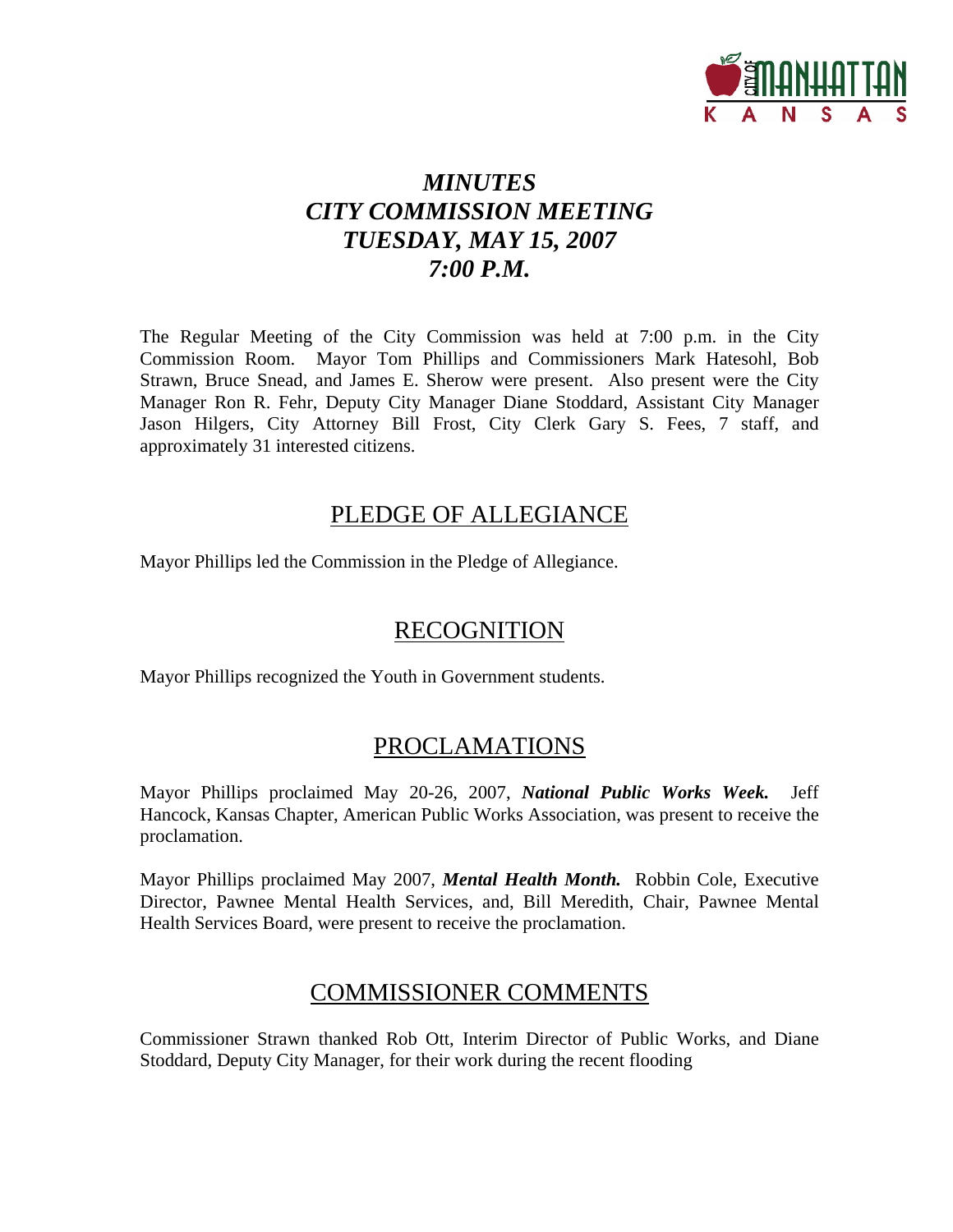## COMMISSIONER COMMENTS *(CONTINUED)*

Ron Fehr, City Manager, informed the Commission that a number of employees went above and beyond during the flooding event and in restoring public safety and property.

Commissioner Hatesohl left the meeting at 7:20 p.m.

## CONSENT AGENDA

(\* denotes those items discussed)

#### **MINUTES**

The Commission approved the minutes of the Regular City Commission Meeting held Tuesday, May 1, 2007.

#### **CLAIMS REGISTER NO. 2591**

The Commission approved Claims Register No. 2591 authorizing and approving the payment of claims from April 25, 2007, to May 8, 2007, in the amount of \$1,193,977.34.

#### **LICENSE – FIREWORKS DISPLAY**

The Commission approved a Fireworks Display Application for July 4, 2007, for Manhattan Country Club, 1531 North  $10<sup>th</sup>$  Street, Manhattan, Kansas.

#### **ORDINANCE NO. 6619 – NO PARKING – VISTA LANE**

The Commission approved Ordinance No. 6619 designating "No Parking" along a portion of Vista Lane.

#### **ORDINANCE NO. 6620 – GENERAL OBLIGATION BONDS SERIES NO. 2007A AND 2007B**

The Commission approved Ordinance No. 6620 issuing \$12,435,000 in general obligation bonds (Series 2007-A and Series 2007-B) to finance twenty-five (25) special assessment projects and capital projects to be debt financed for Sanitary Sewer, Water, and Street Improvements in: *Abbott Acres Addition – Water (WA0604); Block 1 of Four Winds Village Addition – Sanitary Sewer (SS0510), Street (ST0516), and Water (WA0510); Grand Mere Vanesta, Unit 1 – Sanitary Sewer, Street, and Water (SP0505); Hackberry Addition, Unit 2 – Street (ST0518); Highland Meadows Addition, Unit 2 – Sanitary Sewer (SS0507), Street (ST0513), and Water (WA0507); Oak Hollow Addition, Unit 11 – Sanitary Sewer (SS0502), Street (ST0506), and Water (WA0502); Platt Addition – Sanitary Sewer (SS0511), Street (ST0517), and Water (WA0511); Prairie Lakes Addition, Unit 2 – Sanitary Sewer (SS0509), Street (ST0515), and Water (WA0509); Stone Pointe Addition, Unit 1 – Water (WA0608); Western Hills Addition, Unit 13 – Sanitary*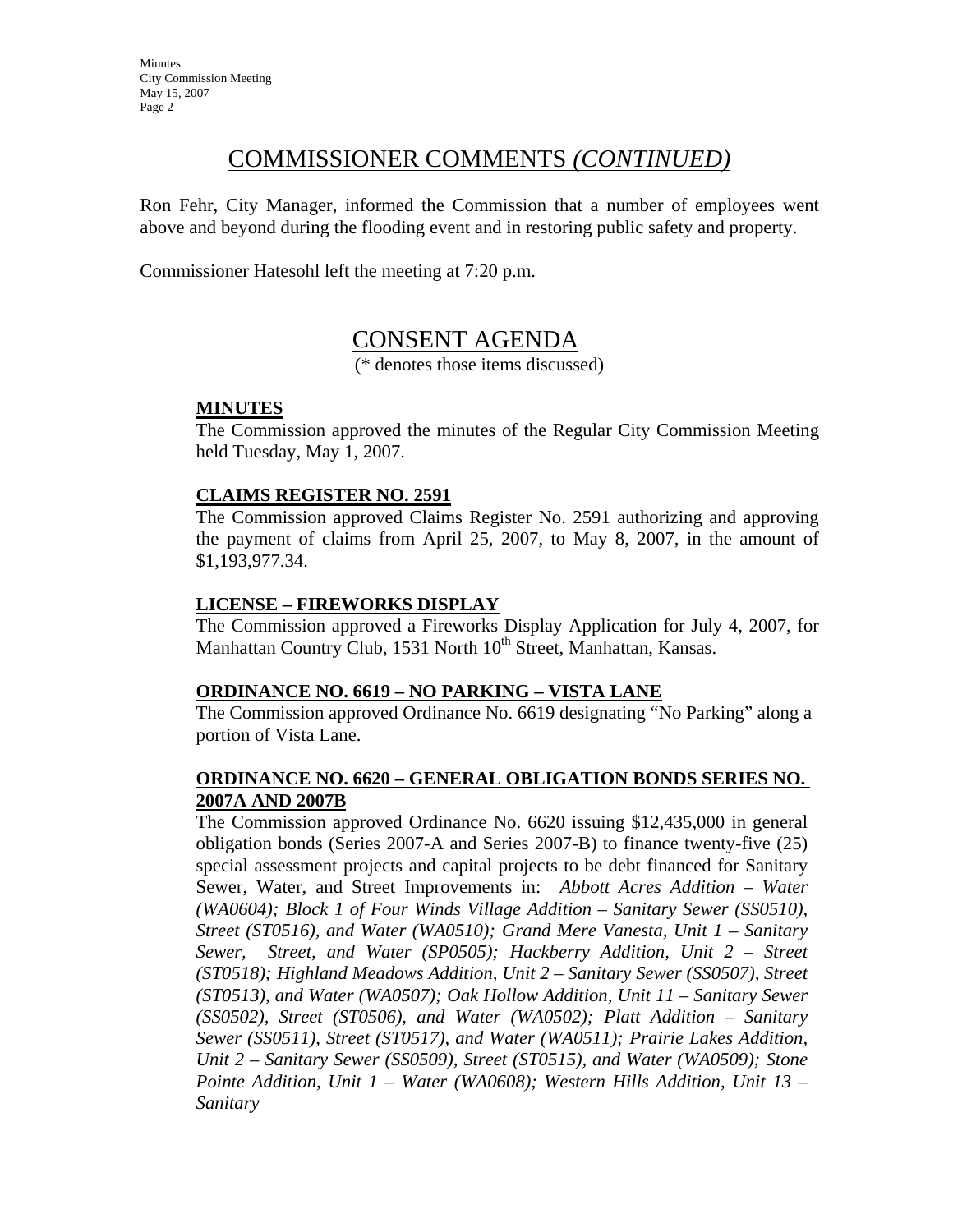## CONSENT AGENDA (*CONTINUED*)

#### **ORDINANCE NO. 6620 – GENERAL OBLIGATION BONDS SERIES NO. 2007A AND 2007B** *(CONTINUED)*

*Sewer (SS0603), Water (WA0603), and Storm Drainage (SM0601); and Woodland Hills, Unit 5, Phase 2/Unit 6, Phase 1 – Sanitary Sewer (SS0516), Street (ST0523), and Water (WA0517);* and, approve Resolution No. 051507-A authorizing delivery of the bonds to the low bidder.

#### **\* ORDINANCE NO. 6621 – MUNICIPAL FACILITY REVIEW – WATER TREATMENT PLANT IMPROVEMENTS**

Ron Fehr, City Manager, and Jerry McIntyre, Deputy Director of Public Works – Utilities, answered questions from the Commission.

The City Commission found that the public interests to be served by the proposed Water Treatment Plant improvements, consisting of a disinfection/electrical building and off-street parking, outweigh the impacts upon legitimate community interests, as mitigated by the condition of approval; and approved Ordinance No. 6621 authorizing the proposed Water Treatment Plant improvements, consisting of a disinfection/electrical building and off-street parking, based on the findings in the Staff Report *(See Attachment No. 1)*, with the one condition of approval recommended by the Planning Board.

#### **ORDINANCE NO. 6622 – AMEND – DOUGLASS CENTER ADVISORY BOARD**

The Commission approved Ordinance No. 6622 amending the governing structure of the Douglass Center Advisory Board.

**\* RESOLUTION NO. 051507-B – TEMPORARY NOTE SERIES NO. 2007-02** Dee R. Ross, 2304 Brockman Street, asked if tax dollars were used for individual

lots and if a percentage of tax dollars was provided to contractors and developers.

Ron Fehr, City Manager, provided additional information on the special assessment and capital projects.

Dee R. Ross, 2304 Brockman Street, asked how many Commissioners inspected or visited these construction areas.

Mayor Phillips and Commissioner Strawn responded to questions.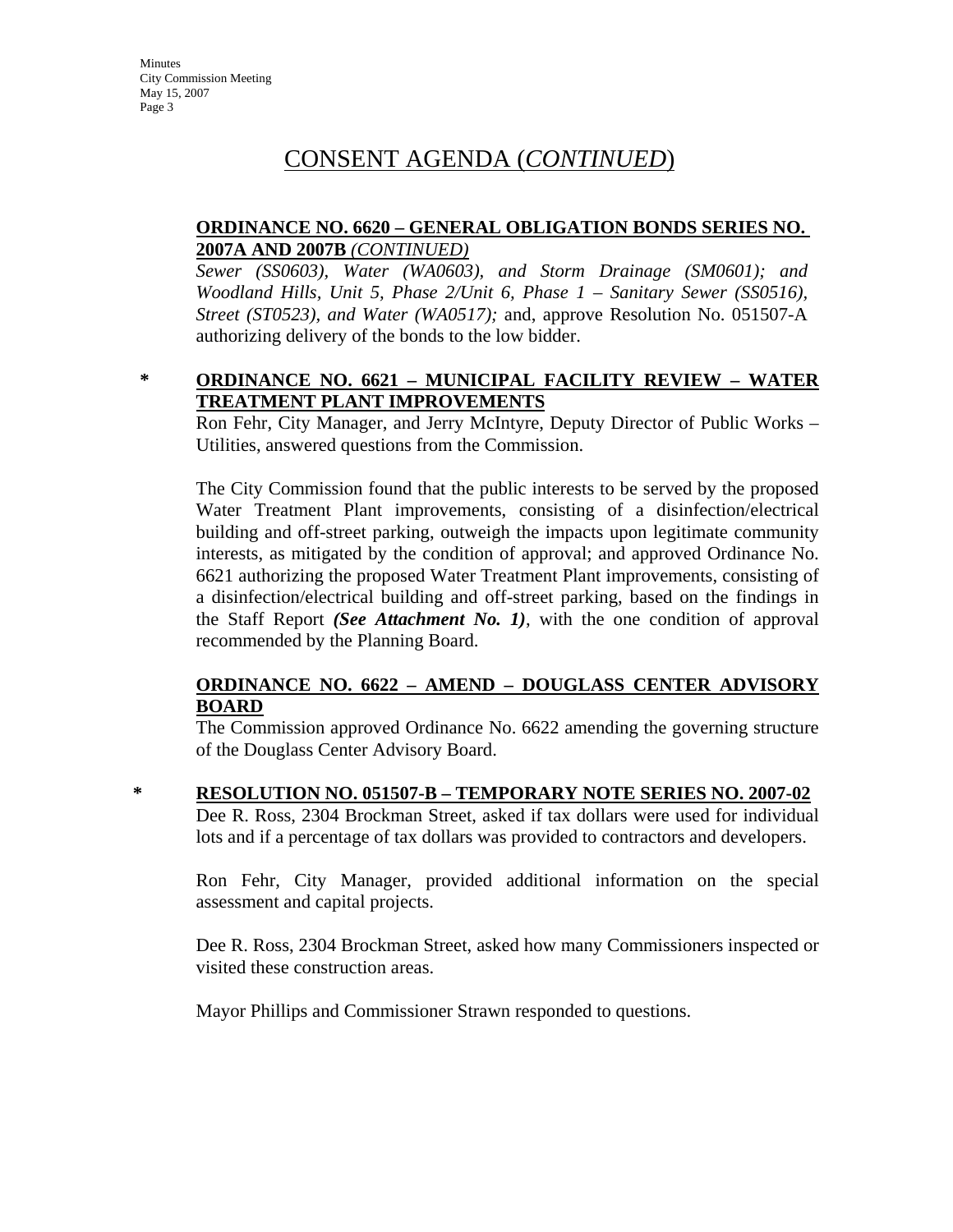## CONSENT AGENDA (*CONTINUED*)

#### **\* RESOLUTION NO. 051507-B – TEMPORARY NOTE SERIES NO. 2007-02**  *(CONTINUED)*

The Commission approved accepting the best bid for selling the notes and approve Resolution No. 051507-B issuing Temporary Note Series No. 2007-02 in the amount of \$4,320,000 to finance the following ten (10) special assessment and capital projects to be debt financed: *Cedar Glen Addition, Storm Water (SM0602), Sanitary Sewer (SS0615), Street (ST0618) and Water (WA0617) Improvements; Grand Vista Addition, Unit 1, Sanitary Sewer (SS0519), Street (ST0527) and Water (WA0520) Improvements; Prairie Lakes Addition Unit 3, Street Improvements (ST0619); Downtown Redevelopment (North End) – N. 4<sup>th</sup> Street Sanitary Sewer Improvements (SS0625); and Griffith Park Sports Lighting Improvements (CPX37P).*

#### **RESOLUTION NO. 051507-C – KDOT AGREEMENT – CLAFLIN ROAD/SETH CHILD ROAD RIGHT TURN LANE**

The Commission approved Resolution No. 051507-C authorizing the Mayor and City Clerk to execute the agreement with Kansas Department of Transportation for a new right turn lane at Claflin Road for westbound traffic at Seth Child Road  $(K-113)$ .

#### **REJECT BIDS – LEE MILL HEIGHTS ADDITION, UNIT 3, IMPROVEMENTS (SS0622, WA0625, ST0626, SM0604)**

The Commission accepted the Engineers' Estimates in the amounts of \$181,000.00 for Sanitary Sewer (SS0622), \$91,000.00 for Water (WA0625), \$290,000.00 for Street (ST0626), and \$72,000.00 for Stormwater (SM0604) Improvements and rejected all bids for Lee Mill Heights Addition, Unit 3, Sanitary Sewer (SS0622), Water (WA0625), Street (ST0626), and Stormwater (SM0604) Improvements.

#### **REJECT BIDS – MILLER RANCH ADDITION, UNIT 3, PHASE 2 – SANITARY SEWER (SS0610) AND WATER (WA0612) IMPROVEMENTS**

The Commission accepted the Engineer's Estimates in the amounts of \$265,000.00 for Sanitary Sewer (SS0610) and \$128,000.00 for Water (WA0612) Improvements and rejected all bids for Miller Ranch Addition, Unit 3, Phase 2, Sanitary Sewer (SS0610) and Water (WA0612) Improvements.

#### **AWARD CONTRACT – 2007 STREET MAINTENANCE, PHASE 1 (ST0706)**

Rob Ott, Interim Director of Public Works, provided additional information regarding the Street Maintenance Phases and projects planned for 2007.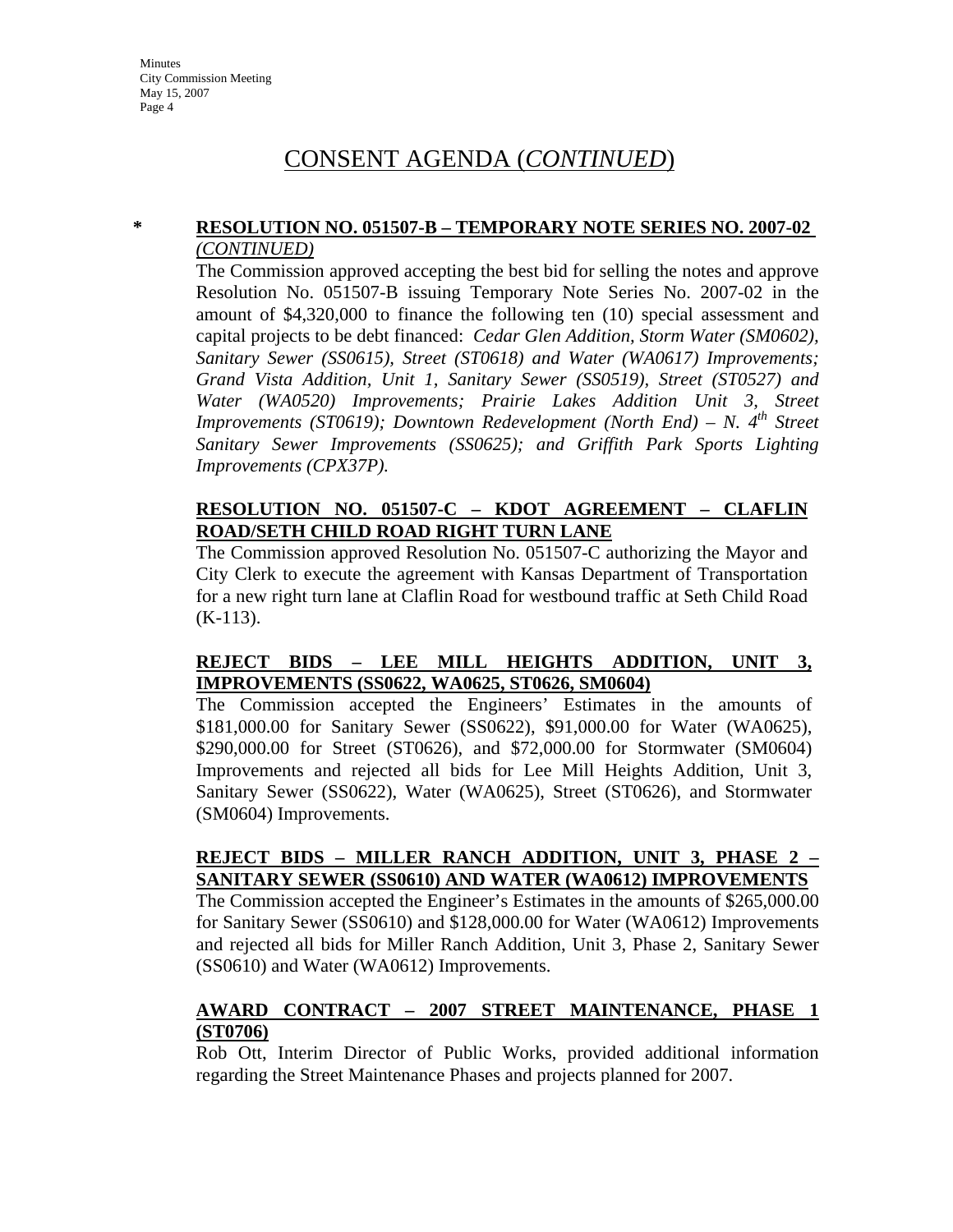## CONSENT AGENDA (*CONTINUED*)

#### **AWARD CONTRACT – 2007 STREET MAINTENANCE, PHASE 1 (ST0706)** *(CONTINUED)*

Sara Opperud, 100 E.J. Frick Drive, informed the Commission that she was glad to see Amherst Avenue being addressed and stated that additional outlets are needed to handle increased traffic from cars and construction vehicles. Then she explained traffic and striping options that were discussed in the past for Amherst Avenue.

Ron Fehr, City Manager, provided additional information on the item and asked that concerns be addressed through the neighborhood association.

Rob Ott, Interim Director of Public Works, answered additional questions and informed the Commission that he could look at the situation and prepare a technical memo.

Ron Fehr, City Manager, informed the Commission that City staff could revisit the analysis that has been done and have the Commission re-analyze the prior connection study that was completed.

The Commission accepted the Engineer's Estimate in the amount of \$487,663.65 and awarded a construction contract in the amount of \$394,725.96 to Schilling Construction Company, Inc., of Manhattan, Kansas for the 2007, Phase I, Street Maintenance Asphalt Mill and Overlay Project (ST0706).

#### **AGREEMENT – DEPOSITORY AND BANKING SERVICES**

The Commission authorized the Mayor and City Clerk to execute a depository and banking services agreement with Landmark National Bank, of Manhattan, Kansas.

#### **\* APPROVE – NEIGHBORHOOD GRANT REVIEW COMMITTEE RECOMMENDATIONS**

Karen McCulloh, Chair, Neighborhood Grant Review Committee, thanked the Commission for funding this worthy program and provided additional information on the grant application process.

The Commission approved the Neighborhood Grant Review Committee Recommendations for four (4) proposals in the amount of \$5,600.00. *(See Attachment No. 2)*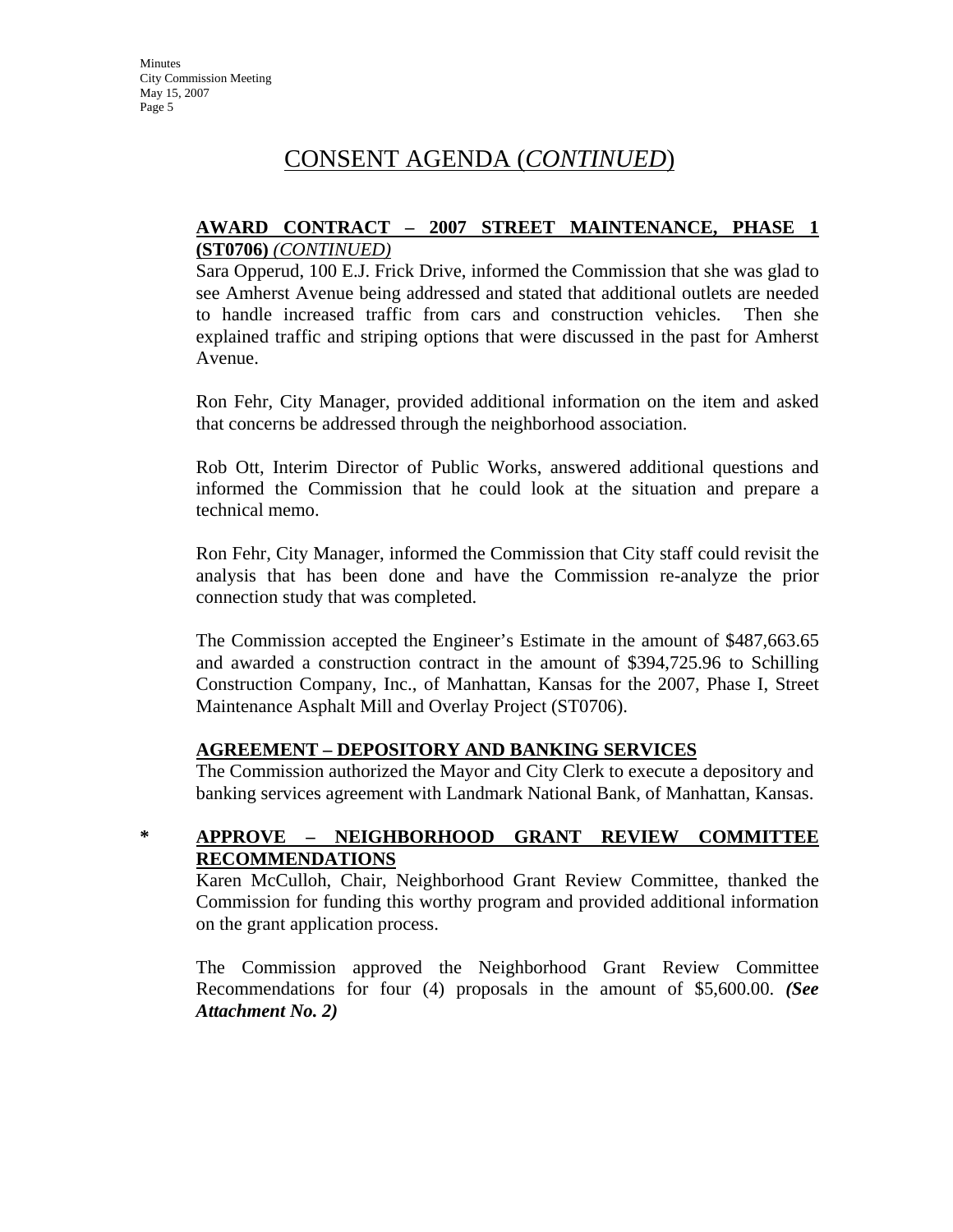## CONSENT AGENDA (*CONTINUED*)

#### **AGREEMENT – ARCHITECTURAL SERVICES – MANHATTAN EMERGENCY SHELTER PROJECT**

The Commission authorized the Mayor and City Clerk to sign an agreement with Bruce McMillan, AIA Architects, P.A., of Manhattan, Kansas, to provide architectural services for the Manhattan Emergency Shelter Project.

#### **BOARD APPOINTMENTS**

The Commission approved appointments by Mayor Phillips to various boards and committees of the City.

#### *Code Appeals Board*

Re-appointment of Ron Hageman, 3401 Churchill Street, to a (Builder) threeyear term. Mr. Hageman's term begins June 1, 2007, and will expire on May 31, 2010.

Re-appointment of Brad Swanson, 2922 Tatarrax Drive, to a (Mechanical) three-year term. Mr. Swanson's term begins June 1, 2007, and will expire on May 31, 2010.

Appointment of George L. Lauppe, 2837 Nevada Street, to a (Builder) threeyear term. Mr. Lauppe's term begins June 1, 2007 and will expire on May 31, 2010.

#### *Library Board*

Appointment of Tom Giller, 529 Houston Street, to a four-year term. Mr. Giller's term begins immediately, and will expire on April 30, 2011.

Appointment of Geraldine Walton, 2110 Prairie Field, to a four-year term. Ms. Walton's term begins immediately, and will expire on April 30, 2011.

Commissioner Hatesohl returned to the Commission meeting at 8:00 p.m.

After discussion, Commissioner Snead moved to approve the consent agenda. Commissioner Sherow seconded the motion. On a roll call vote, motion carried 5-0.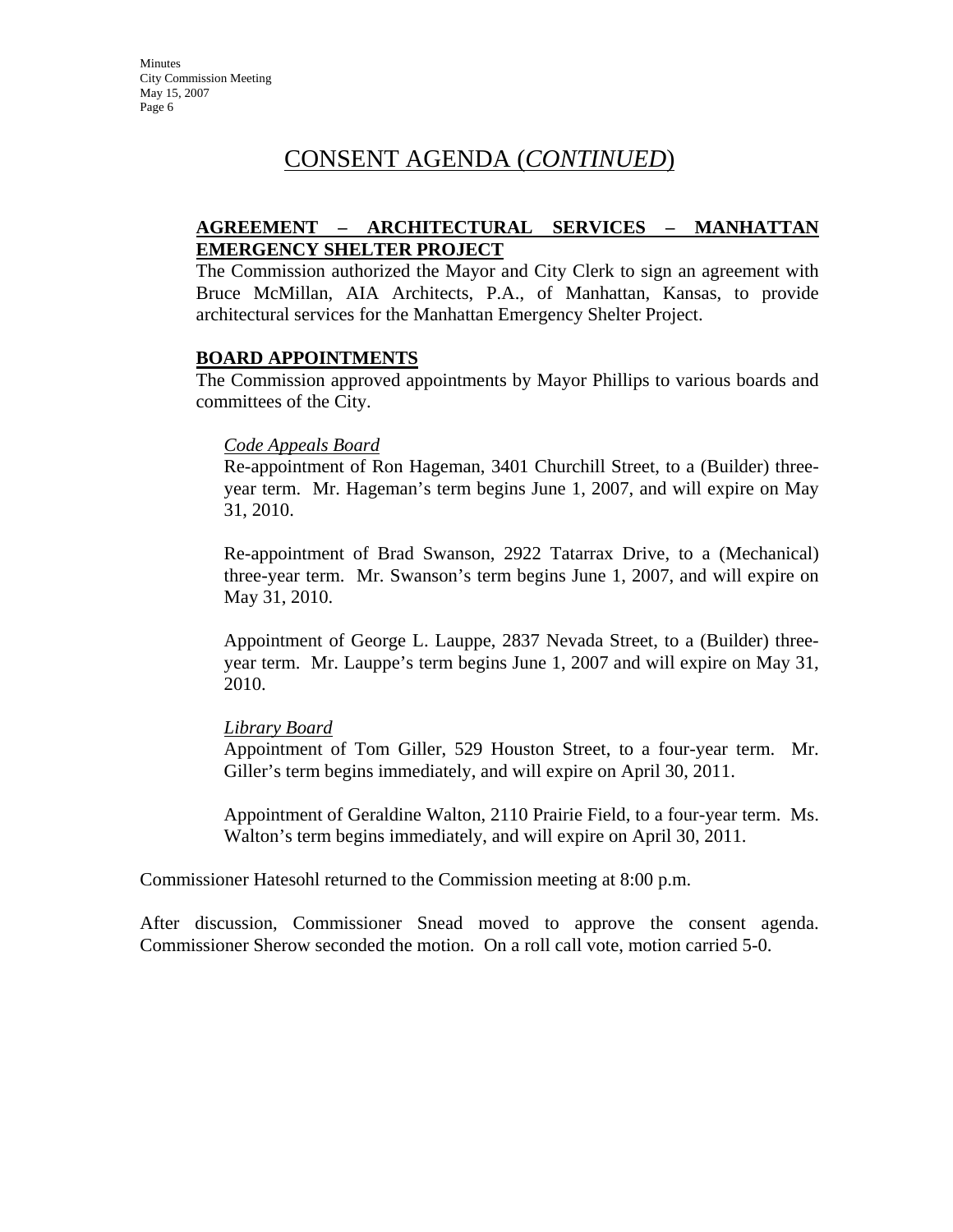## GENERAL AGENDA

#### **PARTNERSHIP PROPOSAL - KANSAS ENTREPRENEURIAL CENTER (KEC) BUILDING**

Diane Stoddard, Deputy City Manager, introduced the item.

Lyle Butler, President and Chief Executive Officer (CEO), Manhattan Area Chamber of Commerce, provided additional information on the partnership proposal and ongoing efforts to attract bio-science companies, and need for the KEC building for wet lab space. He then answered questions from the Commission.

John Pagen, Director of Economic Development, Manhattan Area Chamber of Commerce, provided background information on the KEC facility and opportunity to use the building as an incubator facility.

Bob Cole, Pottawatomie County Economic Development Corporation, reported to the Commission that the Pottawatomie County Economic Development Corporation is excited about the proposal and partnership. He informed the Commission that his Board is willing to commit up to \$35,000.00 for this project.

Diane Stoddard, Deputy City Manager, provided additional information on the improvements that need to be made to the building. She then answered additional questions from the Commission.

Bernie Hayen, Director of Finance; Ron Fehr, City Manager; and Diane Stoddard, Deputy City Manager, responded to questions from the Commission regarding funding sources and management of the operation.

Lyle Butler, President and CEO, Manhattan Area Chamber of Commerce, and Diane Stoddard, Deputy City Manager, provided additional information on the management of the facility and role of the Chamber.

Kent Glasscock, President, NISTAC, provided additional information on the item and stated the importance in retaining the facility as part of the economic development strategy for bio science technology.

Diane Stoddard, Deputy City Manager, answered questions from the Commission.

Kent Glasscock, President, NISTAC, informed the Commission that NISTAC has created a number of jobs and that this business is a high risk and high reward game. He then answered additional questions from the Commission.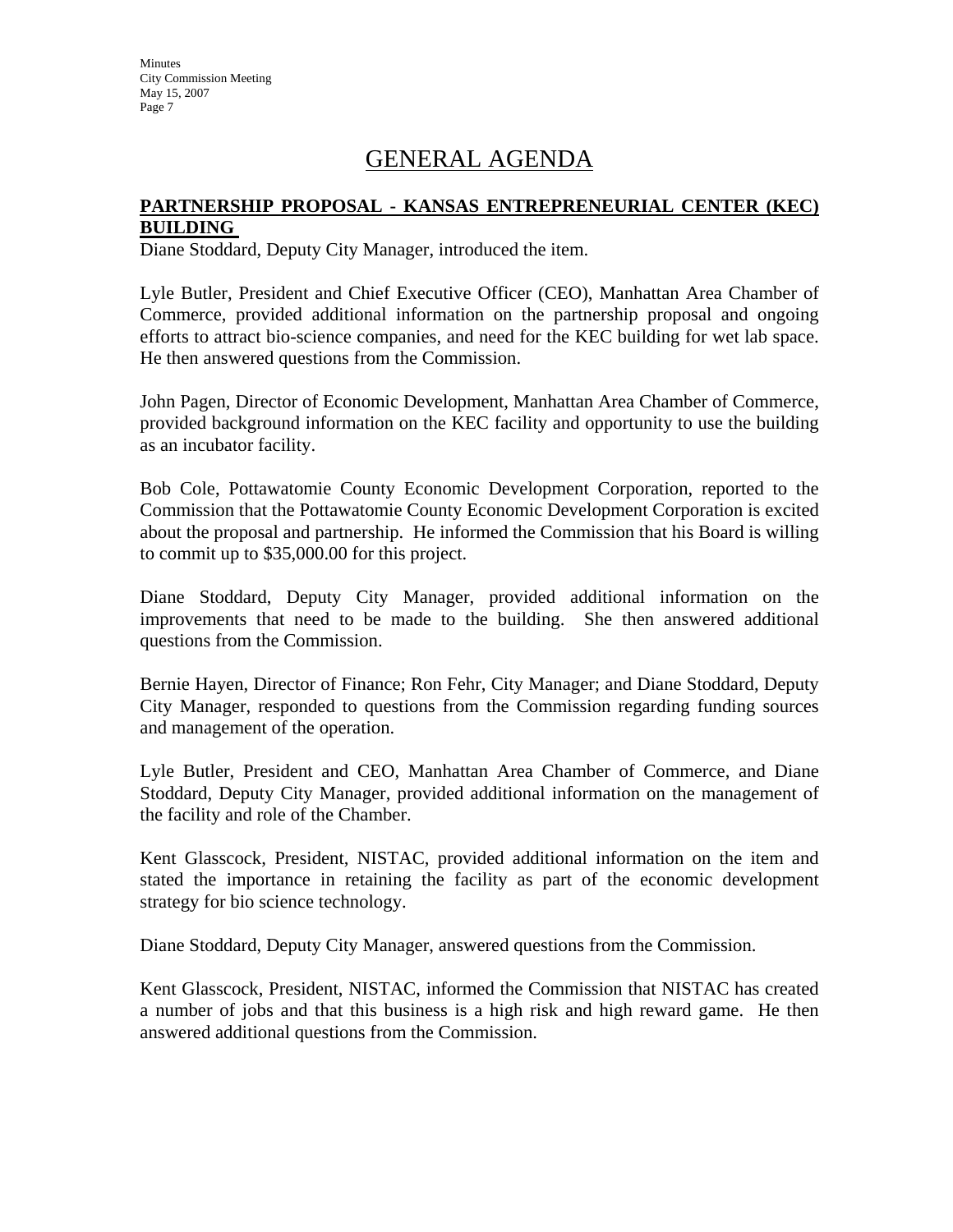## GENERAL AGENDA (*CONTINUED*)

#### **PARTNERSHIP PROPOSAL - KANSAS ENTREPRENEURIAL CENTER (KEC) BUILDING** *(CONTINUED)*

Ron Fehr, City Manager, responded to questions regarding the Industrial Promotion Fund and funding sources. He then provided additional information on the City's relationship with KEC and NISTAC, and answered additional questions.

Dee R. Ross, 2304 Brockman Street, informed the Commission that he visited the KEC facility over two years ago for assistance and was informed that their purpose was to market Kansas State University inventions and patents. He stated the City should put a new roof on it and sell the building for a profit and questioned the type of jobs being offered by NISTAC.

Diane Stoddard, Deputy City Manager, responded to additional questions regarding the proposal.

After discussion, Commissioner Snead moved to authorize the use of the KEC building as proposed under the KEC Business Plan and authorize the City to expend \$100,000.00 toward improvements to the KEC building. Commissioner Sherow seconded the motion. On a roll call vote, motion carried 4-1, with Commissioner Strawn voting against the motion.

#### **LEASE - KANSAS ENTREPRENEURIAL CENTER (KEC) BUILDING**

Diane Stoddard, Deputy City Manager, informed the Commission that an update would be provided in the annual economic report on this item and then presented the lease proposal.

Lyle Butler, President and CEO, Manhattan Area Chamber of Commerce, provided additional information on Edenspace Systems Corporation, the selection process, and incentives offered. He then answered additional questions from the Commission.

John Pagen, Director of Economic Development, Manhattan Area Chamber of Commerce, provided additional information on Edenspace Systems Corporation, the recruitment process, and the benefit to the region.

After discussion, Commissioner Snead moved to authorize the Mayor and City Clerk to execute the lease with Edenspace Systems Corporation for office and lab space within the KEC building. Commissioner Hatesohl seconded the motion. On a roll call vote, motion carried 5-0.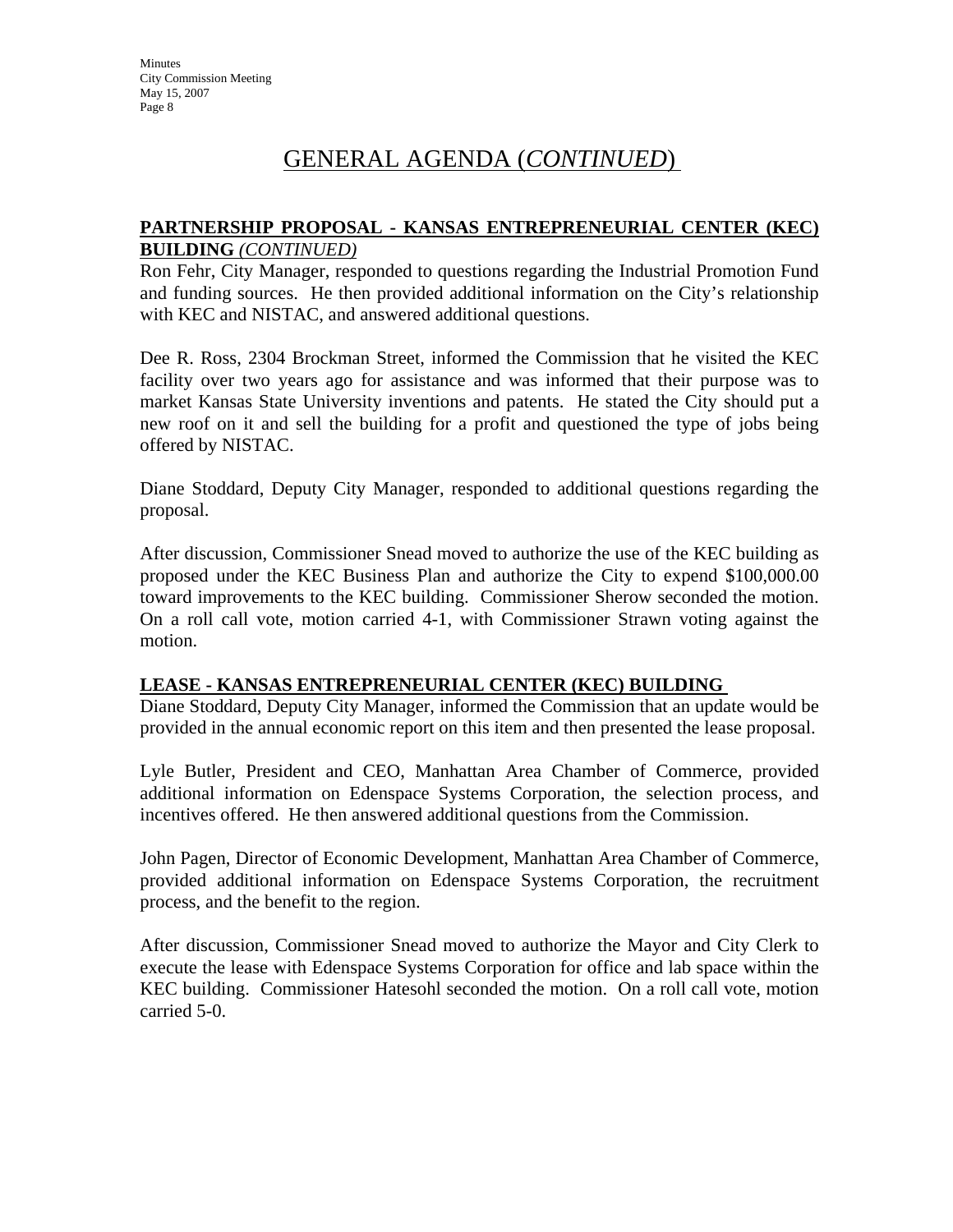Minutes Figures<br>City Commission Meeting<br>May 15, 2007<br>Page 9

**ADJOURNMENT**<br>At 9:25 p.m. the Commission adjourned.

 $\overline{\phantom{a}}$ S. Rees, CMC, City Clerk Jar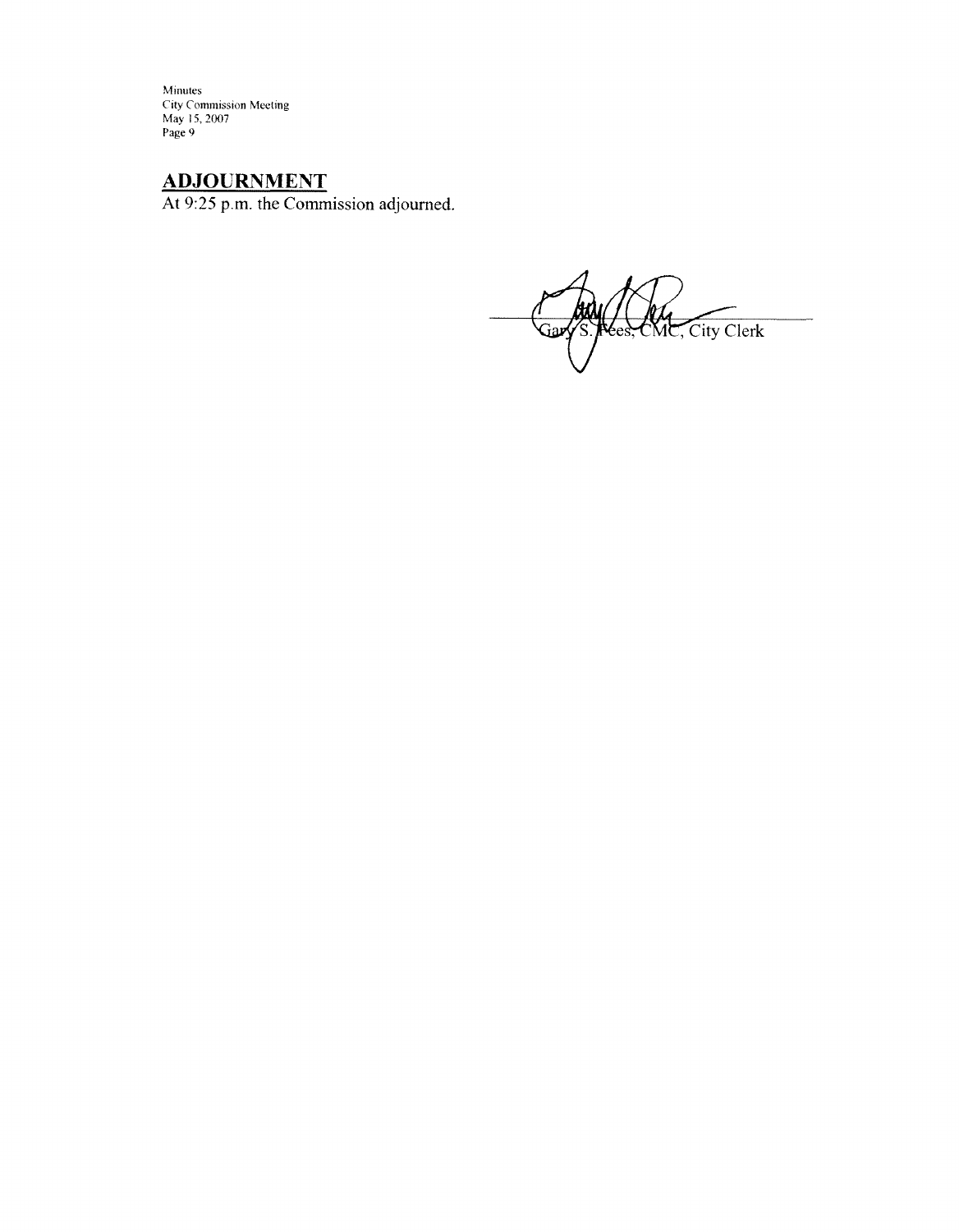## **STAFF REPORT STATE OR MUNICIPAL FACILITY REVIEW**

### **APPLICANT:** City of Manhattan.

**ADDRESS:** 1101 Poyntz Avenue.

**LOCATION:** Water Treatment Plant at North 3<sup>rd</sup> Street and Tuttle Creek Boulevard.

**AREA:** Approximately 10 acres**.**

**DATE OF PUBLIC NOTICE PUBLICATIONS:** Monday, March 26, 2007, and Tuesday, April 10, 2007.

### **DATE OF PUBLIC HEARING: PLANNING BOARD:** Monday, April 16, 2007. **DATE OF PUBLIC HEARING: CITY COMMISSION:** Tuesday, May 1, 2007.

 (Note: In addition to the Public Hearings, the Public Works Department will hold a Public Meeting with the neighborhood to discuss the proposed improvements and is scheduled for April 12, 2007, letter attached.)

*At the conclusion of the hearing, the Manhattan Urban Area Planning Board shall forward its recommendation to the Governing Body. Such recommendation shall include all factors and reasons the Board relies upon to support such recommendation. In arriving at such recommendation, the Planning Board shall balance the public interests to be served by the construction or expansion of the utility or facility, as opposed to the impact upon interests intended to be protected by the Zoning Regulations. In balancing such interests, the Planning Board shall consider factors, such as:* 

**EXISTING USE:** The City of Manhattan's Water Treatment Plant.

**PROPOSED USE:** Proposed improvements include a new disinfection/electrical building and 8-10 new off-street parking spaces along the south entrance drive. An existing offstreet parking area located to the west of the new disinfection building will now be used for deliveries. A sidewalk for pedestrian access will be provided from the new parking area to the front steps of the filtration building. *(Note: At the time of advertisement of the public hearing, it was anticipated that information on the future filtration building and clear well/pump station expansions, shown on the attached site plan, would be available*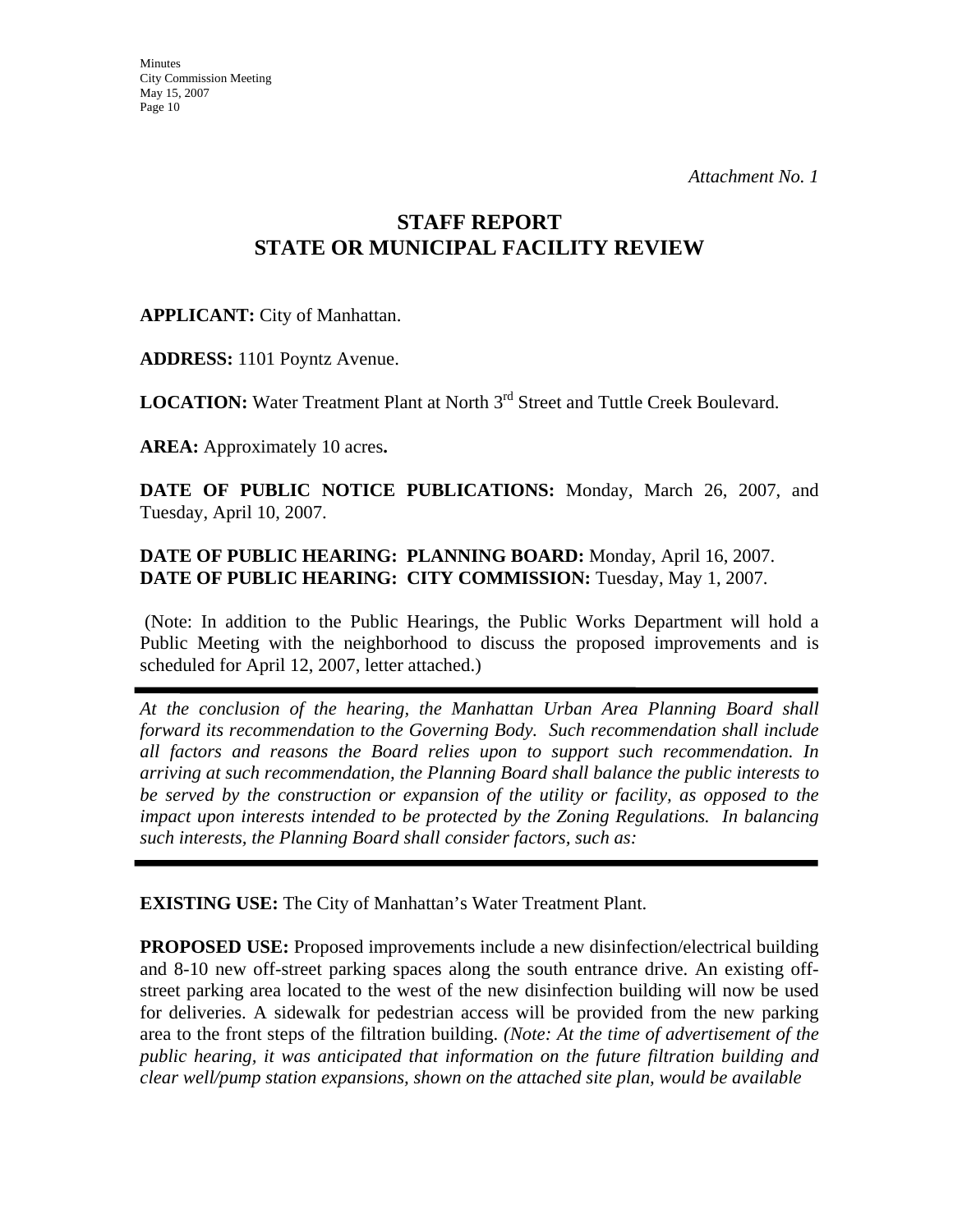**Minutes** City Commission Meeting May 15, 2007 Page 11

*for consideration; however, that is not the case. As a result the only improvements under consideration are the new disinfection building and new parking area. Future improvements will require a new application.)*

The disinfection/electrical building is a brick and concrete one story, approximately 22 feet in height, structure designed to architecturally be consistent with the materials of the filtration building. The sculpture on the front of the filtration building will be relocated to the east façade of the new disinfection building. The building measures approximately 48 feet by 61 feet, or 2,928 square feet in area consisting of an electrical room chlorine storage area and chlorine feed space.

All improvements are proposed on the east side of the site (*see attached application documents provided by the City of Manhattan's Public Works Department*).

**PHYSICAL AND ENVIRONMENTAL CHARACTERISTICS:** The Water Treatment Plant site is located at the base of Bluemont Hill and slopes to the southeast. Goodnow Park is on the western, southern, and along the northern boundary of the site, with the eastern boundary of the site being Tuttle Creek Boulevard and N. 3rd Street rights-of-way.

The existing facilities dominate the site and include: 2 primary and 2 secondary basins, a chemical and filter building, an electrical substation, pumping stations, ammonia/CO2 building and off-street parking. In addition, there are underground water storage tanks and reservoirs, and underground piping and pumping systems. The front yard along the Tuttle Creek Boulevard frontage is an open landscaped yard. The majority of the site is enclosed by an approximate 8-foot chain link security fence, the top 2-feet topped with barbed wire.

No portion of the site is in a 100 Year or 500 Year Flood plain.

**THE NATURE AND SCOPE OF THE MUNICIPALITY OR STATE AGENCY:**  The City of Manhattan is a city of the first class with an approximate population of 50,000. The City provides a full range of municipal level services within nine departments including: the Manager's Office, Community Development, Parks & Recreation, Finance, Airport, Public Works, Legal Department, Fire Services and Human Resources.

**THE FUNCTION OF THE UTILITY OR FACILITY:** The City of Manhattan's Public Works Department has the responsibility of ensuring that the Water Treatment Plant provides for the treatment and distribution of a safe and dependable drinking water supply. The proposed improvements, described above, are necessary to maintain this function for a growing population, which is served by the Water Treatment Plant.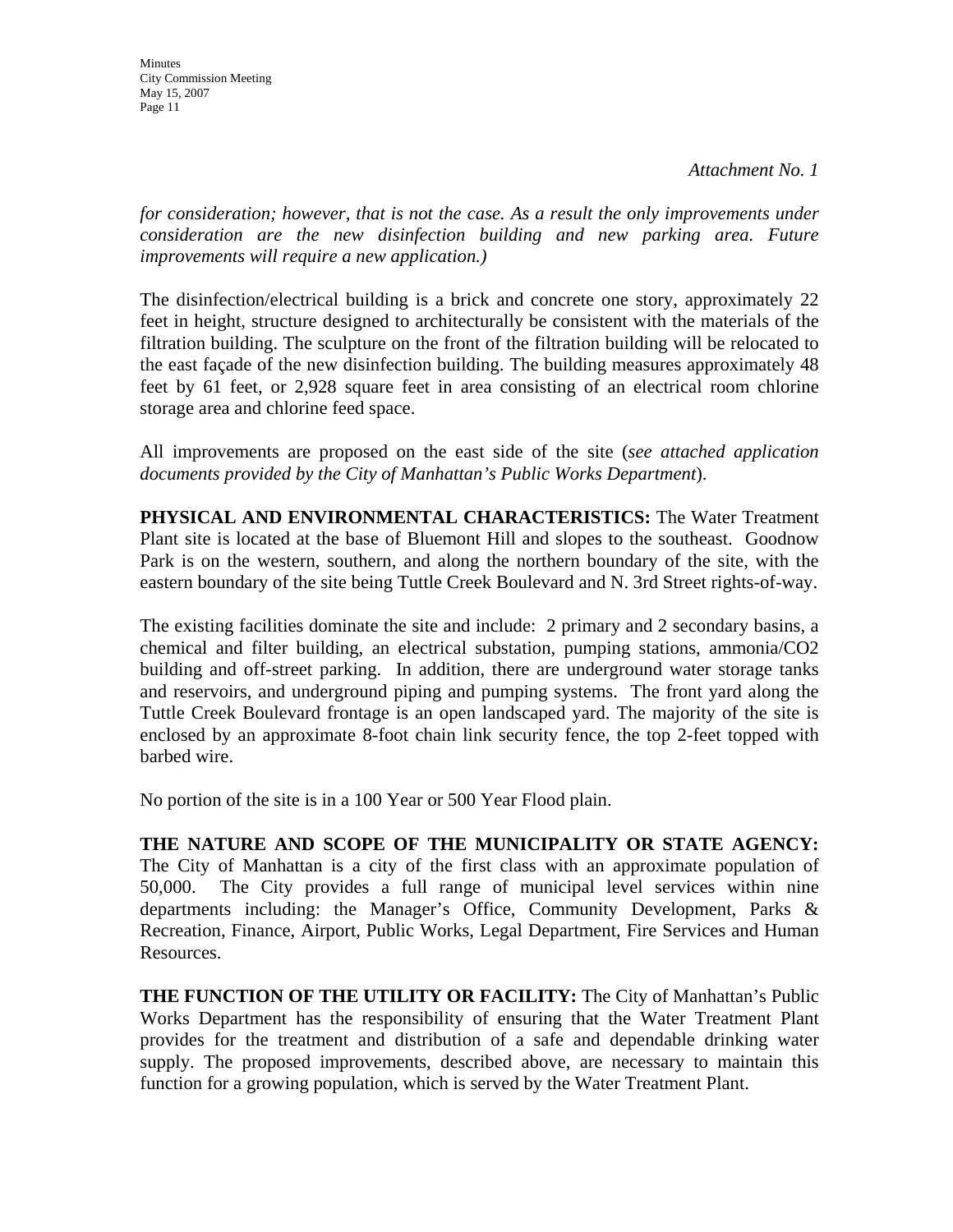*Attachment No. 1*

**THE EXTENT OF THE PUBLIC INTEREST TO BE SERVED BY THE UTILITY OR FACILITY:** As noted above, the public interest to be served includes the residents of the City, as well as residents and other users outside of the City that depend on safe drinking water.

**THE EFFECT THAT REGULATION OF THE CONSTRUCTION, OR EXPANSION, EITHER BY THE IMPOSITION OF REQUIREMENTS NECESSARY TO MITIGATE IMPACTS OR BY A COMPLETE DENIAL, WILL HAVE UPON THE MUNICIPALITY'S, OR STATE AGENCY'S, ABILITY TO EFFICIENTLY, ECONOMICALLY AND PRUDENTLY MEET THE PUBLIC INTERESTS THEY ARE SERVING:** Denial of the proposed renovation and expansion plans would prohibit the City of Manhattan from implementing and complying modernization improvements for clean and safe water.

**THE IMPACT THAT CONSTRUCTION OR EXPANSION OF THE UTILITY OR FACILITY WILL HAVE UPON THE LEGITIMATE INTERESTS OF THAT PORTION OF THE COMMUNITY IN WHICH IT IS PROPOSED TO BE LOCATED:** Minimal to no impact is expected on properties in nearby residential and commercial neighborhoods located to the west and south. The proposed improvements are within the same proximity of existing improvements within the grounds of the site. The closest residential dwelling and commercial building is approximately 300-feet to the south from the new disinfection building and approximately 200to 175 feet, respectively, from the new parking area. Future filtration building expansion and clear well pump building cannot be determined at this time.

To the north, south, and west is Goodnow Park, which adjoins the site. No affect is expected on the Park. No green or open space is lost as a result of the proposed improvements, because all improvements take place within the grounds of the Water Treatment Plant site.

The improvements are 450-600 feet from residential uses to the west.

To the east is Tuttle Creek Boulevard and the disinfection building is approximately 90 feet to the front property line along Tuttle Creek Boulevard. New parking is approximately 40-50 feet from the property line along N.  $3<sup>rd</sup>$  Street.

All chemical deliveries to the site will continue to be made through the front entrance (east side of the site) off N.  $3<sup>rd</sup>$  Street.

No change in lighting is proposed.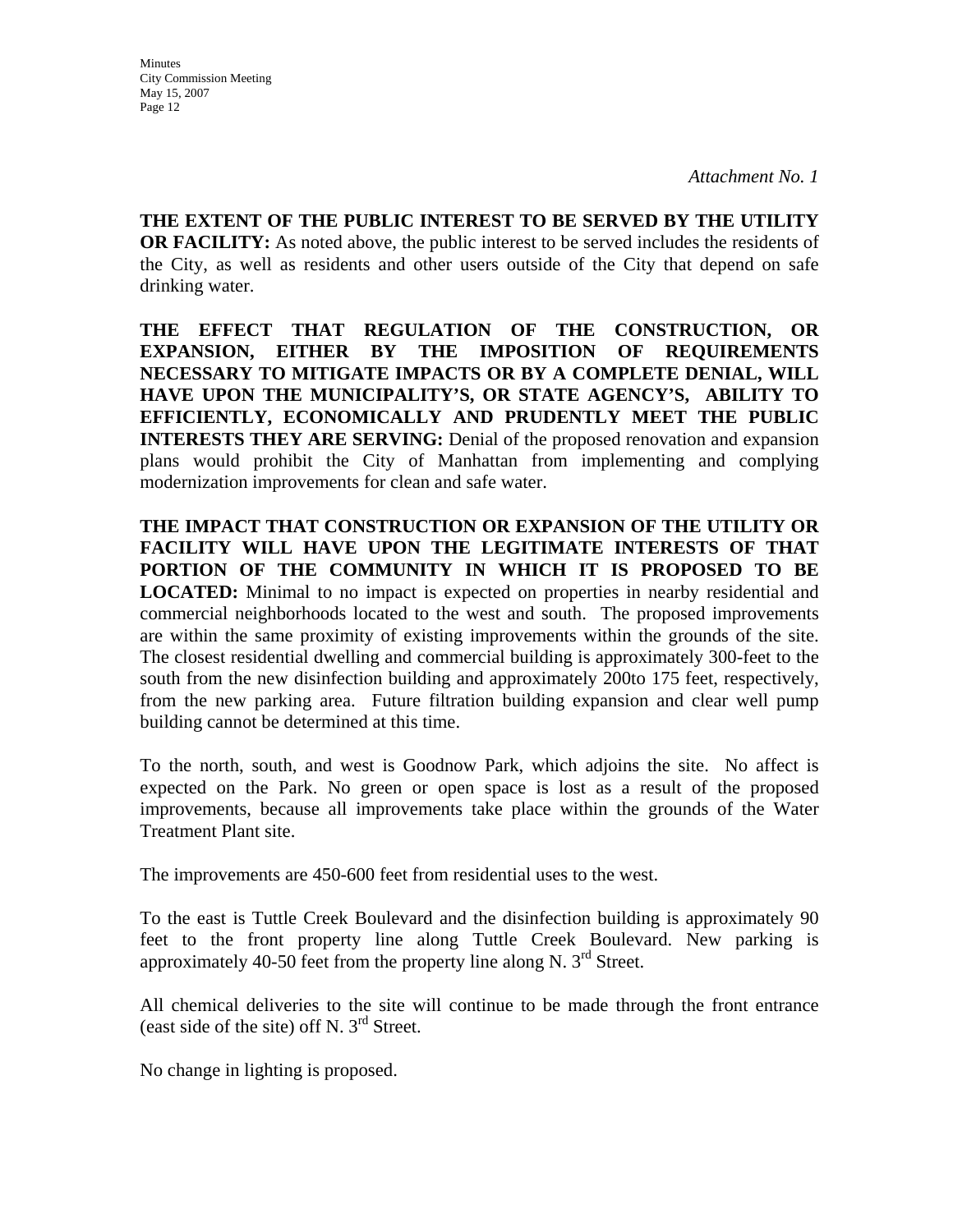*Attachment No. 1*

The proposed improvements will not generate any odors. Proposed improvements have been reviewed by Building Code Services and the Fire Department and there are no negative issues associated with the preliminary plans. Final building plans must be reviewed and approved by Code Service and the Fire Department and must conform to Building Code and Fire Safety requirements before approval and construction.

IF THE OWNER OF THE UTILITY OR FACILITY IS THE CITY OF **MANHATTAN, AND IF THE FACILITY OR UTILITY IS OF A TYPE EMBRACED WITHIN THE COMPREHENSIVE PLAN, WHETHER OR NOT IT IS IN CONFORMITY WITH THAT PLAN:** As a public facility, The Manhattan Urban Area Comprehensive Plan shows the site as IND, Industrial, which reflects the processing nature of the plant, which connects to the water well field area to the east in the industrial park.

**OTHER FACTORS AS THE PLANNING BOARD DEEMS APPROPRIATE AND RELEVANT:** None.

**STAFF RECOMMENDATION:** City Administration recommends approval of the proposed improvements to include:

1. Proposed improvements shall be limited to a new disinfection/electrical building and new off-street parking.

*The Planning Board shall not recommend approval of the request unless it determines, by a preponderance of the evidence, that the public interests to be served by the construction or expansion of the utility or facility outweigh any impact upon legitimate community interests, as such impact is mitigated by any requirements of the Planning Board.* 

*If the Planning Board recommends approval, they shall also recommend any requirements or conditions they deem necessary to mitigate impacts caused by such use. Such requirements or conditions may include, but are not limited to, any bulk, or other requirements, which would have otherwise been applicable within the zoning district in which the proposed use is to be placed.*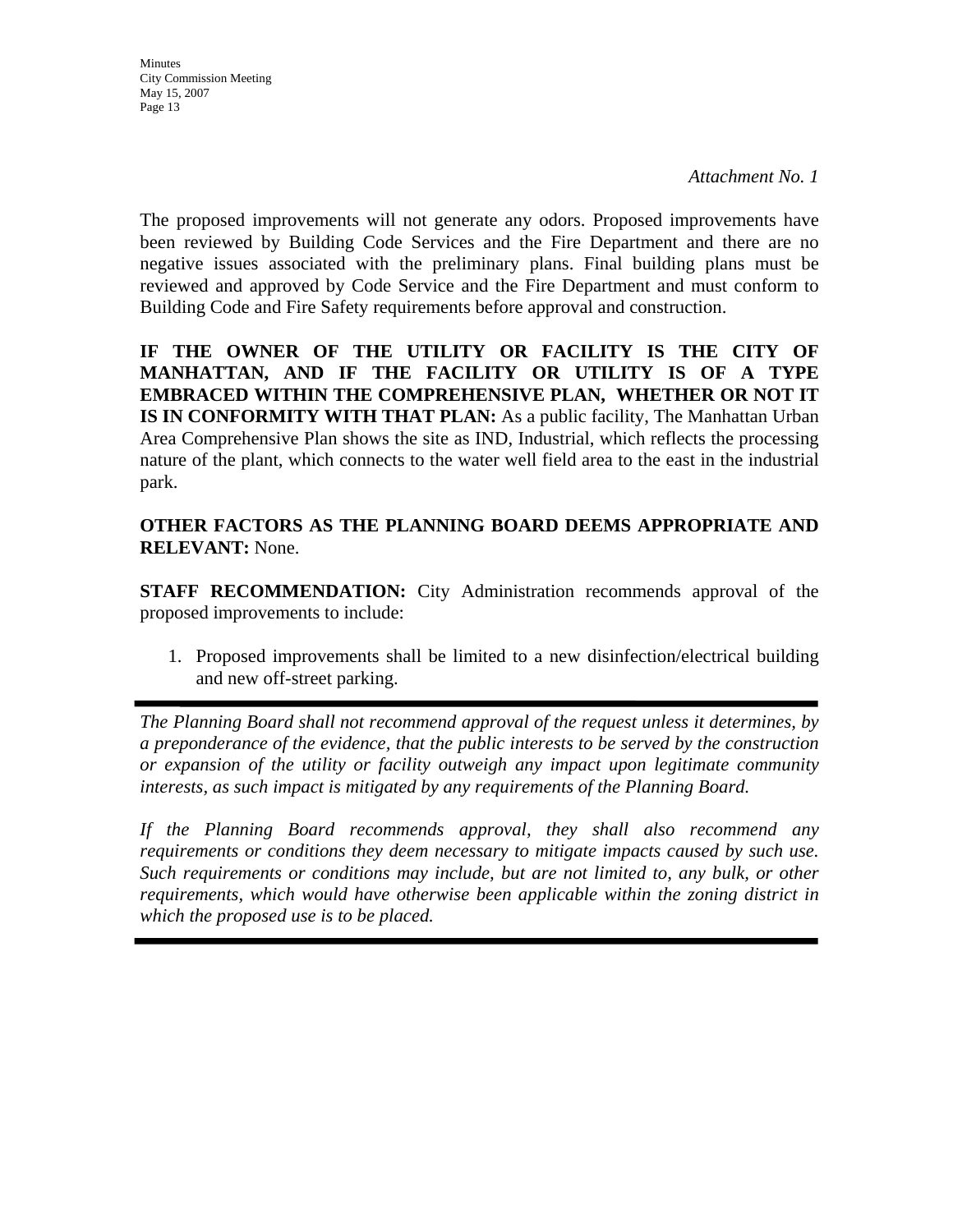# **ALTERNATIVES**

It appears the Planning Board has the following alternatives concerning the issue at hand. The Board may:

- 1. Hold a public hearing on the proposal and, following the hearing, recommend approval of a proposed new disinfection/electrical building and new off-street parking, based on the findings in the staff report, with the condition of approval recommended by City Administration.
- 2. Hold a public hearing on the proposal and, following the hearing, recommend denial of a proposed new disinfection/electrical building and new off-street parking, for specifically stated reasons.
- 3. Hold a public hearing on the proposal and, following the hearing, modify the site plan and/or condition of approval, to meet the needs as perceived by the Planning Board, and establish such conditions, if any, as deemed necessary to mitigate any impacts created by the proposed new disinfection/electrical building and new off-street parking.
- 4. Table the public hearing of a proposed new disinfection/electrical building and new off-street parking, for specifically stated reasons and provide further direction to City Administration.

# **RECOMMENDATION**

City Administration recommends that the Planning Board:

- 1. Hold a public hearing on the proposed new disinfection/electrical building and new off-street parking;
- 2. Determine by a preponderance of the evidence, that the public interests to be served by the proposed new disinfection/electrical building and new off-street parking, outweigh the impacts upon the legitimate community interests, as mitigated by requirements of the Planning Board; and,
- 3. Recommend approval of the proposed new disinfection/electrical building and new parking, with the condition of approval recommended by City Administration. This recommendation is based on the findings in the Staff Report.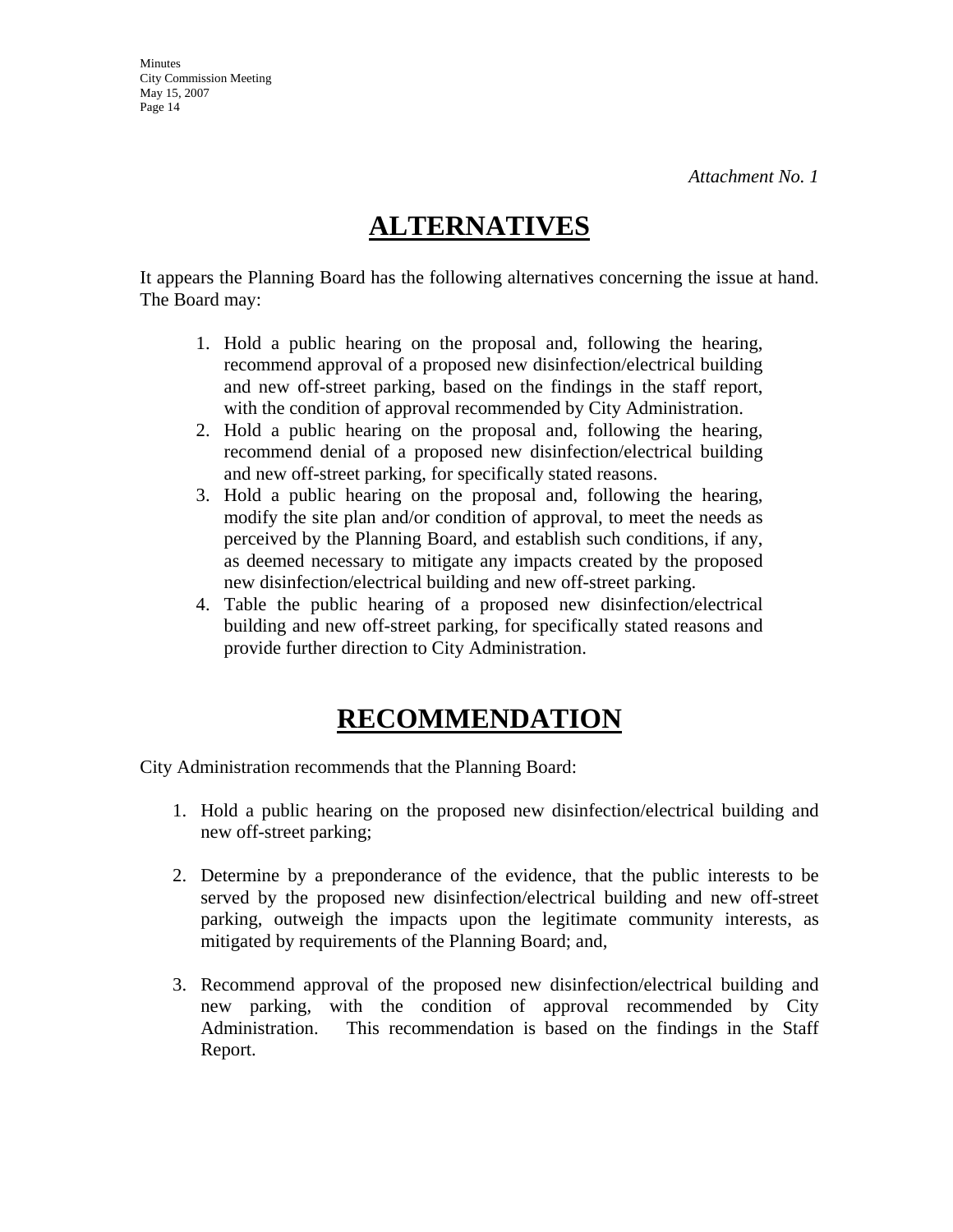*Attachment No. 1*

# **POSSIBLE MOTION**

The Manhattan Urban Area Planning Board finds that by a preponderance of the evidence, the public interests to be served by the proposed Municipal Facility, outweighs the impacts upon the legitimate community interests and recommends approval of a proposed new disinfection/electrical building and new off-street parking, based on the findings in the Staff Report, with the one (1) condition of approval recommended by City Administration.

**PREPARED BY:** Steve Zilkie, AICP, Senior Planner

**DATE:** April 11, 2007

07018